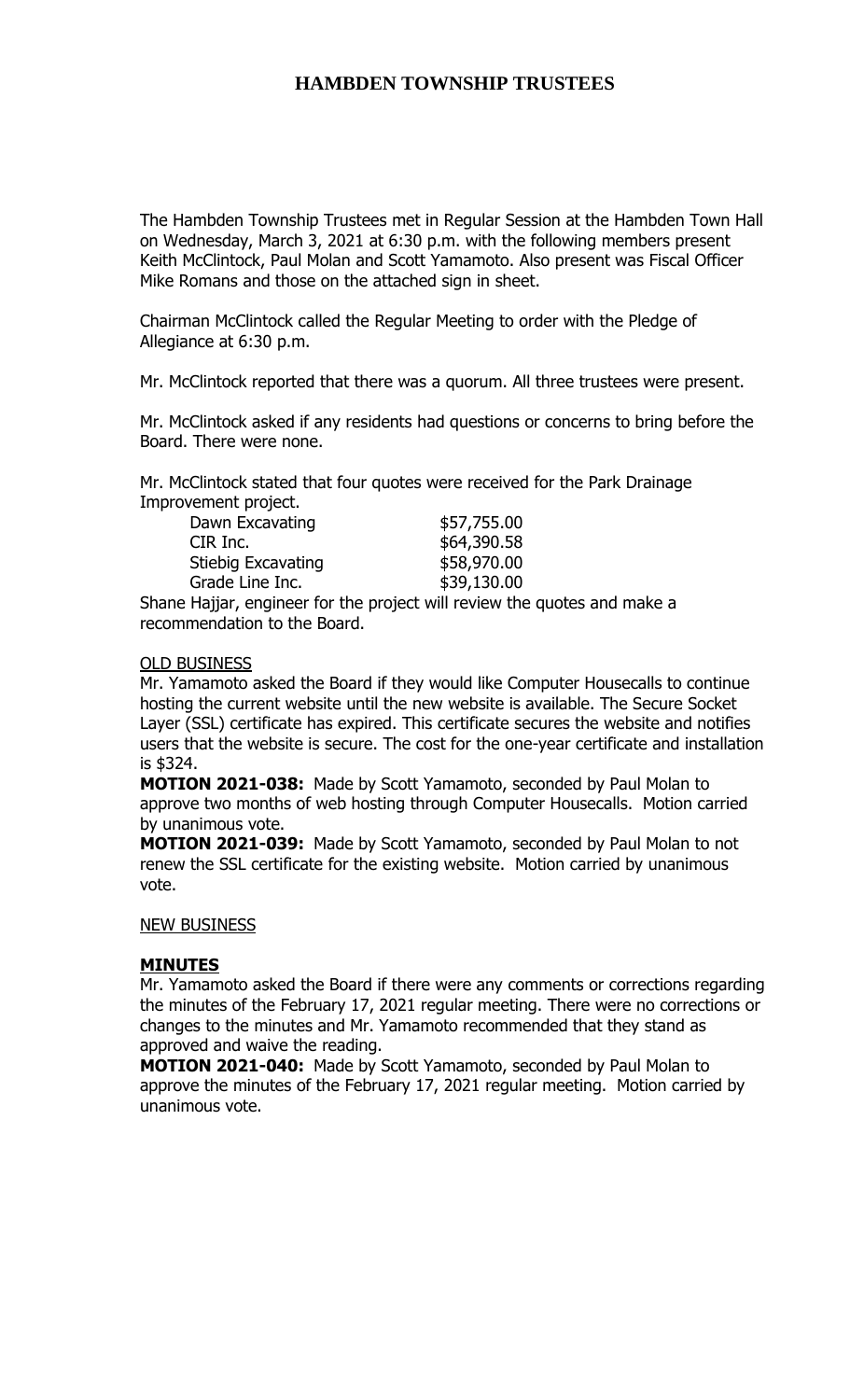## **ZONING INSPECTOR**

Mr. Acquaviva reported that he has issued two permits, two are pending. Mr. Acquaviva is discussing upcoming variances with two residents. Two new junk car violations were issued.

Mr. Acquaviva reported that he is working on the proposed subdivision paperwork.

Mr. Acquaviva reported that Mrs. Divoky served him with a subpoena. He is preparing paperwork for the case.

## **ZONING**

Mr. McClintock reported that the Land Use Plan is almost ready for the Board's approval.

## **FIRE DEPARTMENT**

Mr. McClintock read Chief Hildenbrand's report.

The fire department responded to 71 calls during the month of February.

Information for setting up and logging into WebEx has been submitted to the township for their use of WebEx.

The new telephone system should be ready within the next couple weeks.

## **FINANCIAL**

Mr. Romans reported that month end payroll warrants totaling \$12,053.27 were issued.

Mr. Romans reported that vendor warrants #12622 through and including #12643, totaling \$47,608.97 were submitted to the Board for approval and signature.

Mr. Romans reported purchase orders #37-2021 and 38-2021 were issued.

Mr. Romans reported that one blanket certificate was issued.

BC #45-2021 Account 1000-110-318 Training Services for \$750.00 **MOTION 2021-041:** Made by Scott Yamamoto, seconded by Paul Molan to approve the blanket certificate as submitted. Motion carried by unanimous vote.

Mr. Romans reported that four Re-allocation of Appropriations were made: \$60 from 1000-110-740 Machinery, Equipment and Furniture to 1000-120-329 Other

Property Services \$700 from 1000-110-740 Machinery, Equipment and Furniture to 1000-310-351 Street **Lighting** 

\$24,103.58 from 2191-760-750 Motor Vehicles to 2191-820-820-1000 Principal Payment for truck

\$11,347.85 from 2191-760-750 Motor Vehicles to 2191-830-830 Interest Payment for truck

Mr. Romans stated that he has started working on the Permanent Appropriations and plans to have the final draft ready for approval at the March  $17<sup>th</sup>$  meeting.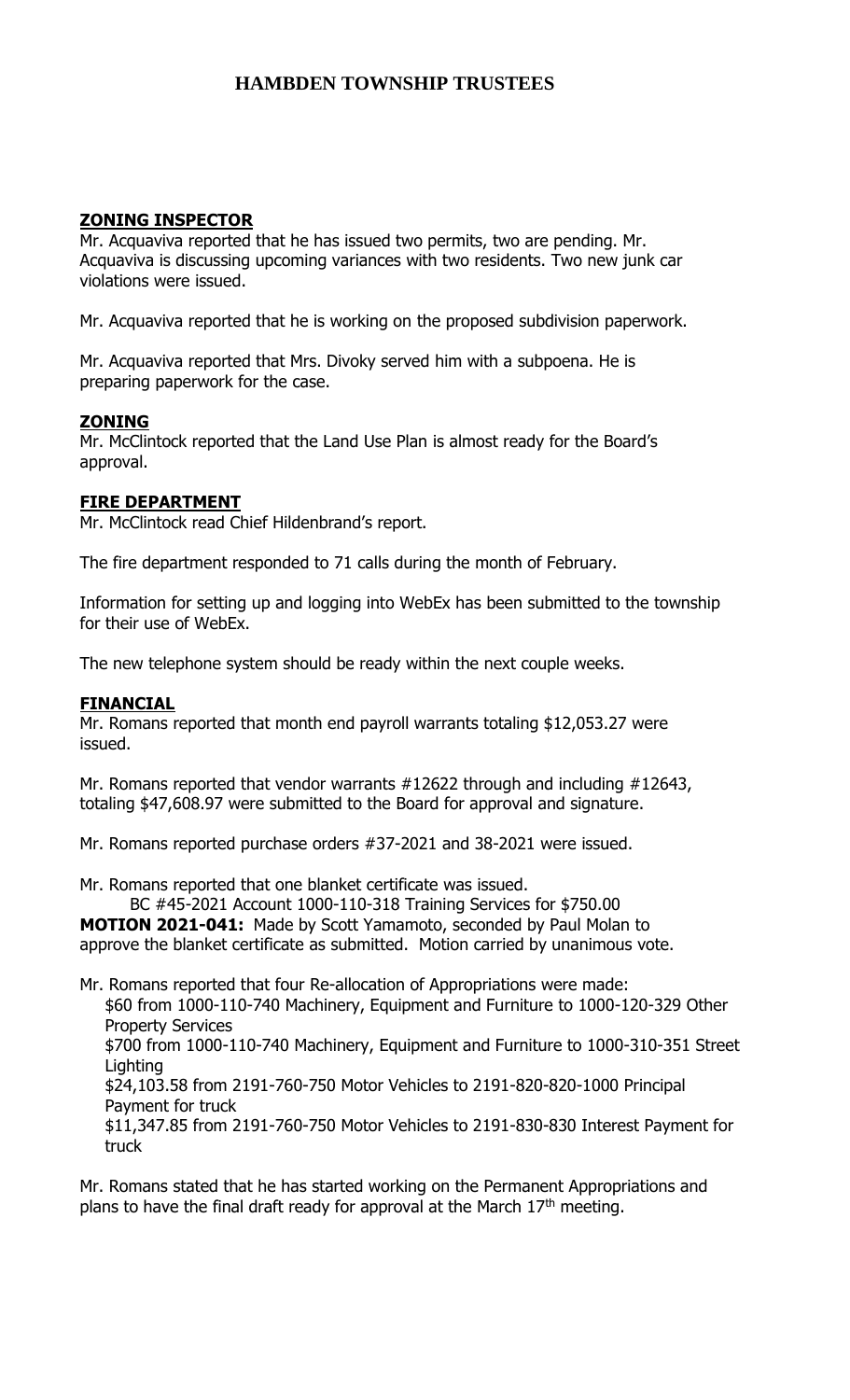## **ROADS**

Mr. Hajjar presented to the Board the Memorandum of Understanding (MOU) between Hambden Township and the Geauga County Engineer's Office. This MOU is regarding funding obligations related to the drainage improvements to Holi Dale Drive and Chardon-Windsor Road. Per the MOU the Geauga County Engineer would agree to reimburse the township for the actual costs of the culvert near Chardon-Windsor Road.

**RESOLUTION 2021-006:** Made by Scott Yamamoto, seconded by Paul Molan to accept the Memorandum of Understanding as submitted. Upon call of roll: Mr. Yamamoto – yes, Mr. Molan– yes, Mr. McClintock– yes. Motion carried. Mr. Yamamoto reported that the Cutts Road project is in an appeal process. The contractor is requesting \$48,000 for trucking. A response from the Geauga County Engineer's Office was sent to Karvo stating that due to discrepancies in the number of loads that Karvo cannot document. Karvo had seven days to respond. They have not responded. Mr. Yamamoto is looking for certification that the project is completed for documentation to send to ODOT for the SIB loan. Nick Gorris at the

Geauga County Engineer's Office is working on getting documentation for ODOT and will be checking with the Geauga County Prosecutors Office for legal guidance.

The following bids were received for the replacement of various culverts on Holi Dale Drive:

| S.E.T. Construction         | \$83,578.62 |
|-----------------------------|-------------|
| Gill Farms                  | \$79,380.48 |
| <b>Eclipse Construction</b> | \$68,744.75 |
| Grade Line                  | \$66,209.50 |
| Woodford                    | \$65,285.00 |
| Easton Excavating           | \$63,604.00 |

Mr. Yamamoto read the recommendation from the Geauga County Engineer's Office for the replacement of various culverts on Holi Dale Drive. The Geauga County Engineer's Office recommends the lowest and best bid by Easton Excavating in Orwell Ohio in the amount of \$63,604.

**MOTION 2021-042:** Made by Scott Yamamoto, seconded by Paul Molan to award the replacement of various culverts on Holi Dale Drive to Easton Excavating for \$63,604 based on the Geauga County Engineer's recommendation. Motion carried by unanimous vote.

The following bids were received for the asphalt resurfacing of Copperleaf Drive:

| Perk                  | \$139,070.00 |
|-----------------------|--------------|
| Cunningham            | \$135,749.05 |
| Chagrin Valley Paving | \$135,185.00 |
| Ronyak Paving         | \$120,630.00 |

Mr. Yamamoto read the recommendation from the Geauga County Engineer's Office for the asphalt resurfacing of Copperleaf Drive. The Geauga County Engineer's Office recommends the lowest and best bid by Ronyak Paving, Inc. in the amount of \$120,630.

**RESOLUTION 2021-004:** Made by Scott Yamamoto, seconded by Paul Molan to award the asphalt resurfacing of Copperleaf Drive to Ronyak Paving, Inc. in the amount of \$120,630. as recommended by the Geauga County Engineer's Office. Upon call of roll: Mr. Yamamoto – yes, Mr. Molan– yes, Mr. McClintock– yes. Motion carried.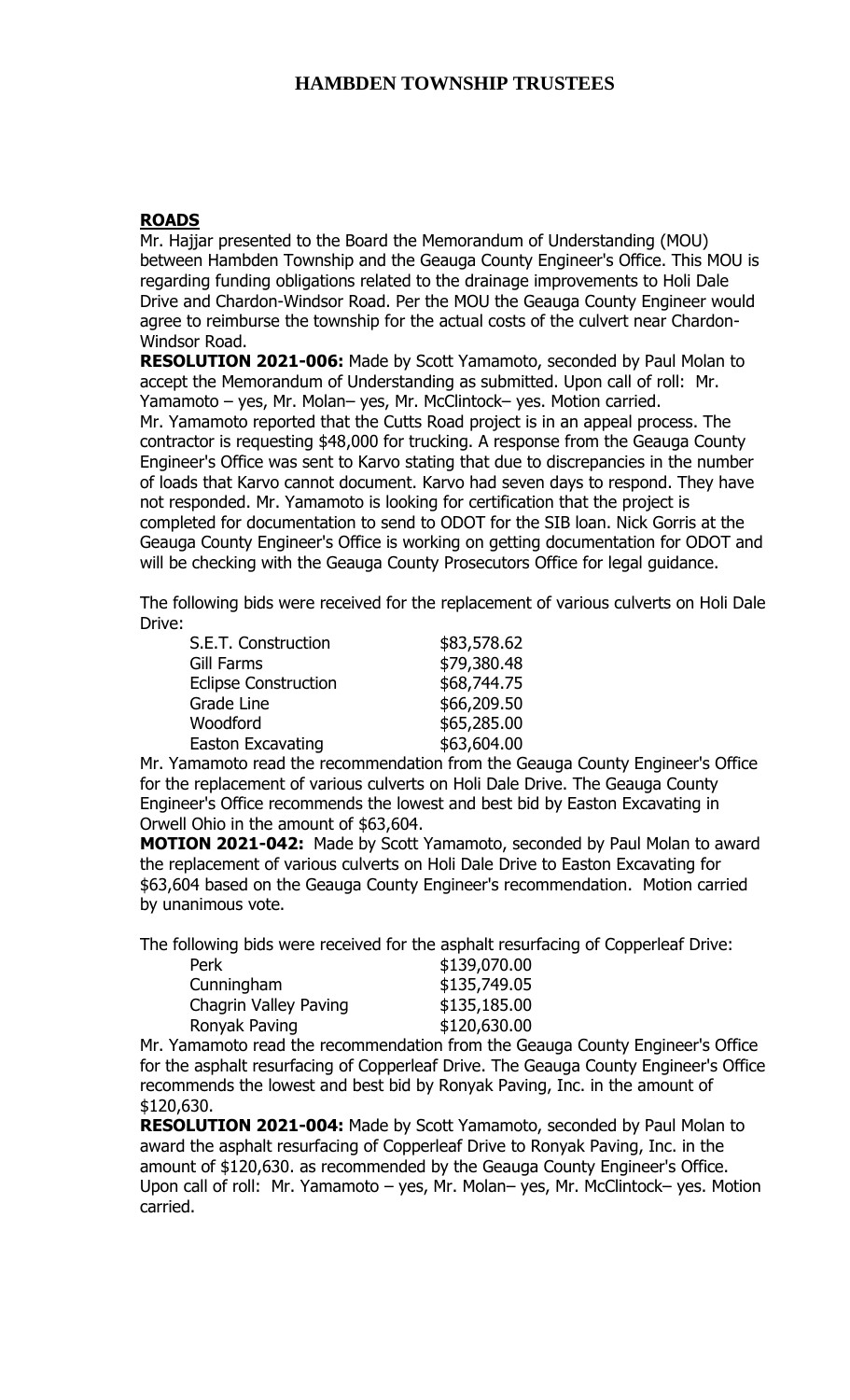Mr. Heald stated that the road department will be cleaning up leaning and downed trees from the December storm.

Mr. Heald reported the road department is looking into a small welder. This would allow the road crew to weld at the park, out on the road and in the other road garages without having to bring the item to the welder. Mr. Heald received a quote from Home Depot for \$449. The other welders they looked into were slightly better in quality and features that are not needed but the cost was significantly higher. When a better weld is needed they have the large welder in the garage.

## **TOWNSHIP HALL**

Mr. Molan reported that he contacted 5 or 6 contractors regarding the siding replacement project on the town hall building. Mr. Heald stated that he handed out a couple Requests for Proposals.

Mr. Molan submitted to the Board a draft of the siding quote request. Mr. Molan explained the items on the request. The Board agreed to advertise the project in the newspaper.

## **SAFETY**

Mr. Heald stated that Ken Chuha is concerned that everyone is not on the radio when working with the chain saw, chipper and other machinery on the roads. Mr. Heald is checking into Bluetooth helmets.

### **PARK**

Mr. McClintock asked the board if they would like to contract with CLN for three hand sanitizer units for the park and one in the cemetery at the cost of \$40 per unit/per month for seven months.

**MOTION 2021-044:** Made by Scott Yamamoto, seconded by Paul Molan to contract with CLN for three hand sanitizer units for the park and one in the cemetery at the cost of \$40 per unit/per month for seven months. Motion carried by unanimous vote.

Mr. Heald stated that some areas of the trail need asphalt grindings covered with limestone to prevent washouts of the trail.

### **CEMETERY**

Mr. McClintock presented to the board for approval and signatures a deed for Francis and Regina Collins who purchased two graves.

Mr. Heald stated that Sisson Road Cemetery has two trees that need to be removed. The tree on the east side of the cemetery is split in the center and the cherry tree is dead. Several trees need dead branches removed. The top of the tall trees will need to be removed professionally. The township could handle the lower section.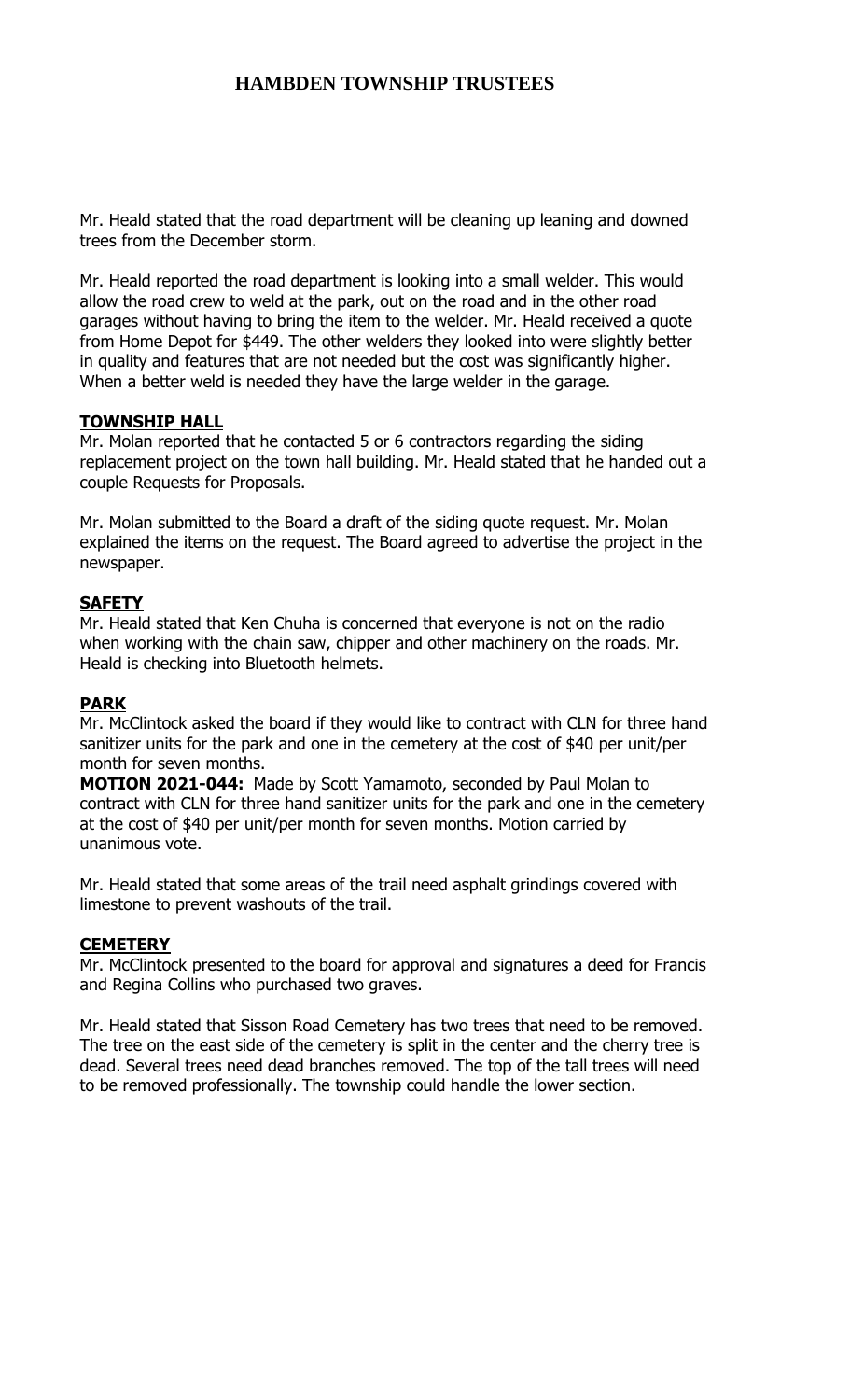### **MISCELLANEOUS**

Mr. Yamamoto reported that the Board approved \$3,000 for the new website. After working with the website developer, the total cost of the build package, annual support and hosting is \$3,600. Mr. Yamamoto asked the Board to increase the amount for the website from \$3,000 to \$3,600.

**MOTION 2021-045:** Made by Scott Yamamoto, seconded by Paul Molan to increase the amount for the website from \$3,000 to \$3,600. Motion carried by unanimous vote.

Mr. Yamamoto explained the process that he and Mrs. Dottore went through with the website developer. The process took 2.5 hours. They did a complete analysis of each page and form from the old website. Fillable forms will be added to the website including the ditch enclosure application. Other items being added to the website include the park trail map, a welcome message, trash day rules, 2020 Land Use Plan, an event calendar and link to the Ohio checkbook. Mr. Yamamoto asked for any other ideas of items for the website that would better inform the residents about the township and what services are available to them.

Mr. Yamamoto asked the board if they would be interested in being hosted in the Tribute Magazine. It was suggested that the township wait until 2027 for the 225<sup>th</sup> Anniversary of the township. The advertising in the magazine pays for the magazine. The Board and Fire Chief were not interested.

Mr. Romans reported that one of the new heaters in the garage stopped working. The contractor that installed the heaters was called out to check the heater. They found that the heater was fine but the thermostat which is old stopped working. The contractor quoted \$80 - \$85 for labor and material to replace the thermostat. Mr. Romans purchased a programable thermostat at Home Depot and had the road personnel install it. Mr. Romans stated the seals around the overhead doors in the garage have gaps and are allowing the heat to escape. Mr. Romans suggested new seals be installed.

Mr. McClintock reported that since the last trustee meeting the following correspondence was sent to the Board:

- February  $19<sup>th</sup>$  and  $26<sup>th</sup>$  Legislative Alerts.
- January and February Sheriff's Month End Call Report.
- Health Commissioners Survey.
- Chagrin River Watershed newsletter.
- Ohio Bureau of Workers' Compensation newsletter.
- Road Work Agendas.
- Road Sign Logs.
- Park Inspection Report.

Mr. McClintock asked the board if there were any questions, if not the correspondence will be filed in the office.

Mr. Romans reported that \$4,116 in COVID-19 funds are still available. Ideas for the use of these funds were to pay for the hand sanitizer stations in the park and cemetery, automatic flusher for the urinal and eight new leather chairs for the conference room to replace the fabric chairs.